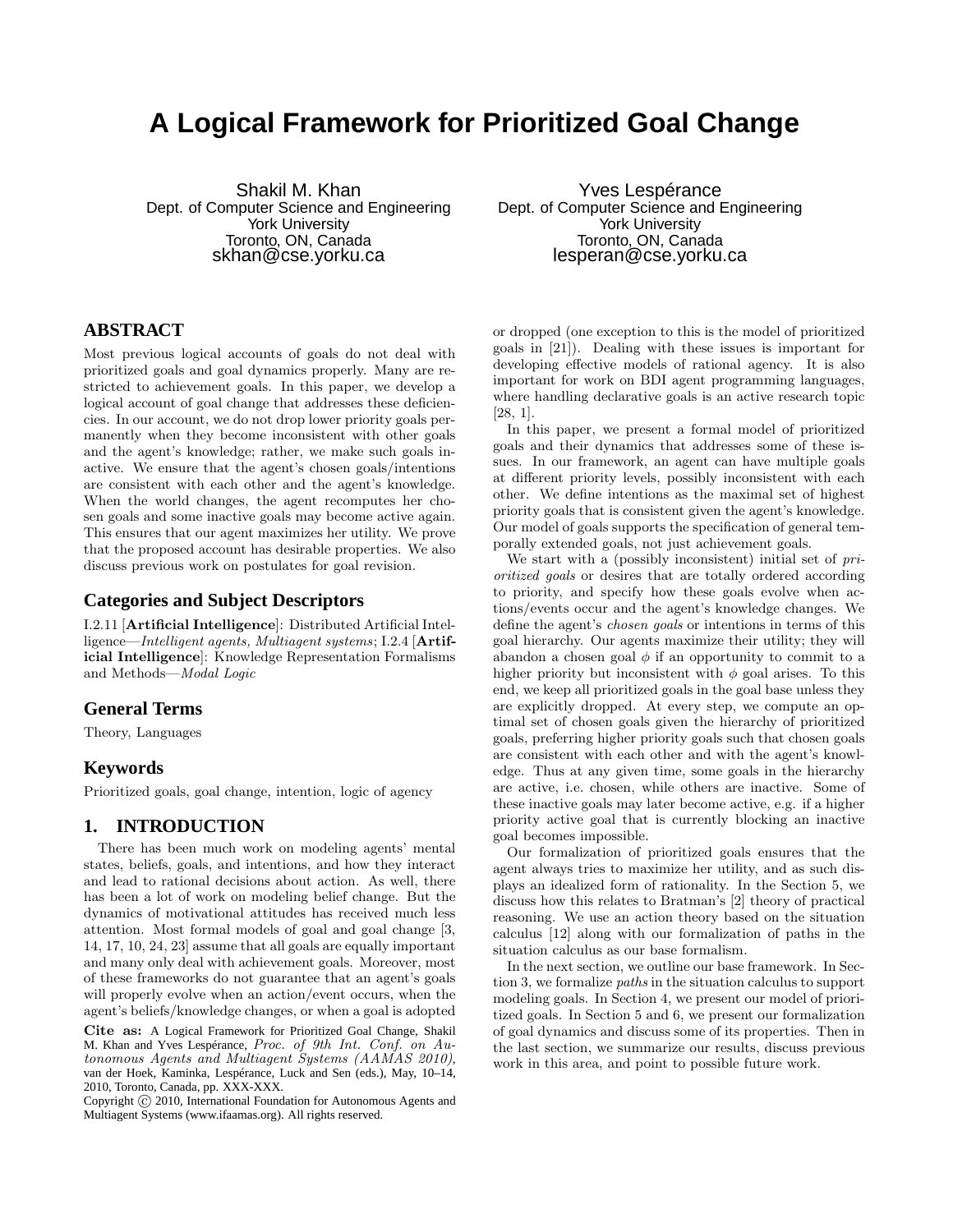#### **2. ACTION AND KNOWLEDGE**

Our base framework for modeling goal change is the situation calculus [12] as formalized in [16]. In this framework, a possible state of the domain is represented by a situation. There is a set of initial situations corresponding to the ways the agent believes the domain might be initially, i.e. situations in which no actions have yet occurred.  $Init(s)$  means that  $s$  is an initial situation. The actual initial state is represented by a special constant  $S_0$ . There is a distinguished binary function symbol do where  $do(a, s)$  denotes the successor situation to s resulting from performing the action a. Thus the situations can be viewed as a set of trees, where the root of each tree is an initial situation and the arcs represent actions. Relations (and functions) whose truth values vary from situation to situation, are called relational (functional, resp.) fluents, and are denoted by predicate (function, resp.) symbols taking a situation term as their last argument. There is a special predicate  $Poss(a, s)$  used to state that action a is executable in situation s.

Our framework uses a theory  $D_{basic}$  that includes the following set of  $axioms$ : (1) action precondition axioms, one per action a characterizing  $Poss(a, s)$ , (2) successor state axioms (SSA), one per fluent, that succinctly encode both effect and frame axioms and specify exactly when the fluent changes [16], (3) initial state axioms describing what is true initially including the mental states of the agents, (4) unique name axioms for actions, and (5) domain-independent foundational axioms describing the structure of situations [11].

Following [13, 20], we model knowledge using a possible worlds account adapted to the situation calculus.  $K(s', s)$ is used to denote that in situation s, the agent thinks that she could be in situation  $s'$ . Using  $K$ , the knowledge of an agent is defined as:<sup>2</sup> Know $(\Phi, s) \stackrel{\text{def}}{=} \forall s'. K(s', s) \supset \Phi(s')$ , i.e. the agent knows  $\Phi$  in s if  $\Phi$  holds in all of her K-accessible situations in s. K is constrained to be reflexive, transitive, and Euclidean in the initial situation to capture the fact that agents' knowledge is true, and that agents have positive and negative introspection. In our framework, the dynamics of knowledge is specified using a SSA for K that supports knowledge expansion as a result of sensing actions. As shown in  $[20]$ , the constraints on K then continue to hold after any sequence of actions since they are preserved by the SSA for K. We also assume that all actions are public, i.e. whenever an action (including exogenous events) occurs, the agent learns that it has happened. Note that, we work with knowledge rather than belief. Although much of our formalization should extend to the latter, we leave this for future work.

#### **3. PATHS IN THE SITUATION CALCULUS**

To support modeling temporally extended goals, we introduce a new sort of paths, with (possibly sub/super-scripted) variables p ranging over paths. A path is essentially an infinite sequence of situations, where each situation along the path can be reached by performing some executable action in the preceding situation. We introduce a predicate

OnPath $(p, s)$ , meaning that the situation s is on path p. Also, Starts $(p, s)$  means that s is the starting situation of path p. A path p starts with  $s$  iff  $s$  is the earliest situation  $\mathrm{on}~p\mathrm{:}^{\bar{3}}$ 

Axiom 1.

 $\text{Starts}(p, s) \equiv \text{OnPath}(p, s) \land \forall s'. \text{ OnPath}(p, s') \supset s \leq s'.$ 

In the standard situation calculus, paths are implicitly there, and a path can be viewed as a pair  $(s, F)$  consisting of a situation s representing the starting situation of the path, and a function  $F$  from situations to actions (called Action Selection Functions (ASF) or strategies in [23]), such that from the starting situation  $s$ ,  $F$  defines an infinite sequence of situations by specifying an action for every situation starting from s. Thus, one way of axiomatizing paths is by making them correspond to such pairs  $(s, F)$ :

Axiom 2.

$$
\forall p. \text{ starts}(p, s) \supset (\exists F. \text{Executeable}(F, s) \land \forall s'. \text{ OnPath}(p, s') \equiv \text{OnPathASF}(F, s, s')),
$$

$$
\forall F, s. \text{Executeable}(F, s) \supset \exists p. \text{ starts}(p, s) \land \forall s'. \text{ OnPathASF}(F, s, s') \equiv \text{OnPath}(p, s').
$$

This says that for every path there is an executable ASF that produces exactly the sequence of situations on the path from its starting situation. Also, for every executable ASF and situation, there is a path that corresponds to the sequence of situations produced by the ASF starting from that situation.

OnPathASF
$$
(F, s, s')
$$
  $\stackrel{\text{def}}{=} s \leq s' \land \forall a, s^*, s < do(a, s^*) \leq s' \supset F(s^*) = a,$   
Executeable $(F, s)$   $\stackrel{\text{def}}{=} s'$ 

 $\forall s'$ . OnPathASF $(F, s, s') \supset \text{Poss}(F(s'), s')$ .

Here, OnPathASF $(F, s, s')$  [18] means that the situation sequence defined by  $(s, F)$  includes the situation s'. Also, the situation sequence encoded by a strategy  $F$  and a starting situation  $s$  is executable iff for all situations  $s'$  on this sequence, the action selected by  $F$  in  $s'$  is executable in  $s'$ .

We will use both state and path formulae. A state formula  $\Phi(s)$  is a formula that has a free situation variable s in it, whereas a path formula  $\phi(p)$  is one that has a free path variable  $p^4$ . State formulae are used in the context of knowledge while path formulae are used in that of goals. Note that, by incorporating infinite paths in our framework, we can evaluate goals over these and handle arbitrary temporally extended goals; thus, unlike some other situation calculus based accounts where goal formulae are evaluated w.r.t. finite paths (e.g. [21]), we can handle for example unbounded maintenance goals. Also, while our account is restricted to infinite paths, one could argue that situations where no action is possible are artificial.

We next define some useful constructs. A state formula  $\Phi$  eventually holds over the path p if  $\Phi$  holds in some situation that is on p, i.e.  $\diamond \Phi(p) \stackrel{\text{def}}{=} \exists s'. \text{ OnPath}(p, s') \wedge \Phi(s').$ Other Temporal Logic operators can be defined similarly, e.g. always  $\Phi: \Box \Phi(p)$ .

<sup>&</sup>lt;sup>1</sup>We will be quantifying over formulae, and thus assume  $D_{basic}$  includes axioms for encoding of formulae as first order terms, as in [22].

 $2\Phi$  is a state formula that can contain a situation variable, now, in the place of situation terms. We often suppress now when the intent is clear from the context.

<sup>&</sup>lt;sup>3</sup>In the following,  $s < s'$  means that s' can be reached from s by performing a sequence of executable actions.  $s \leq s'$  is an abbreviation for  $s < s' \vee s = s'$ .

<sup>4</sup>As with state formulae, we often suppress the path variable p in a path formula  $\phi(p)$  when the intent is clear from the context.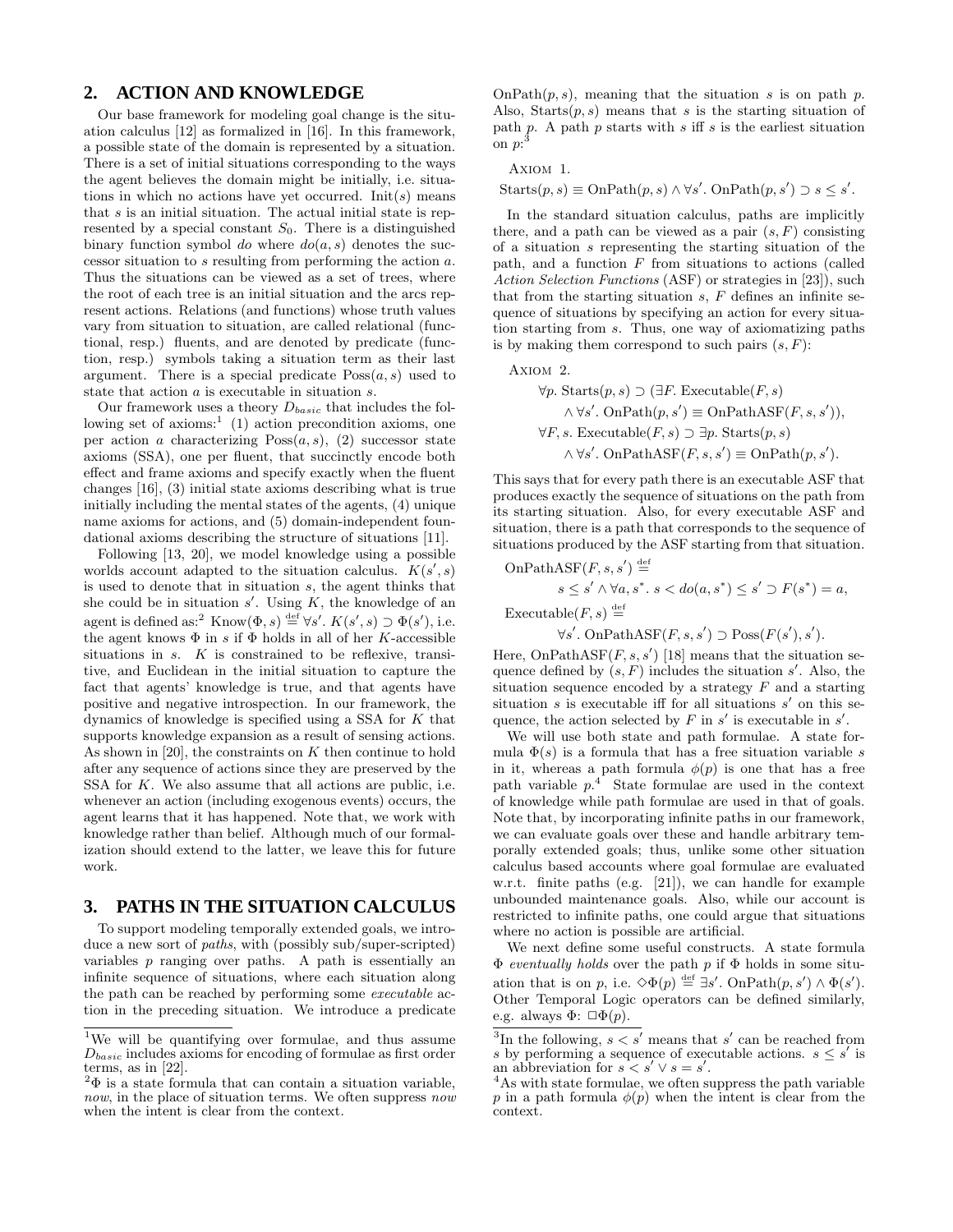An agent knows in s that  $\phi$  has become *inevitable* if  $\phi$  holds over all paths that starts with a  $K$ -accessible situation in  $s$ , i.e. KInevitable $(\phi, s) \stackrel{\text{def}}{=} \forall p$ . Starts $(p, s') \wedge K(s', s) \supset \phi(p)$ . An agent knows in s that  $\phi$  is impossible if she knows that  $\neg \phi$ is inevitable in s, i.e. KImpossible $(\phi, s) \stackrel{\text{def}}{=}$  KInevitable $(\neg \phi, s)$ .

Thirdly, we define what it means for a path  $p'$  to be a suffix of another path  $p$  w.r.t. a situation  $s$ :

$$
Suffix(p', p, s) \stackrel{\text{def}}{=} \text{OnPath}(p, s) \land \text{Starts}(p', s)
$$

$$
\land \forall s'. s' \ge s \supset \text{OnPath}(p, s') \equiv \text{OnPath}(p', s').
$$

Fourthly, SameHist $(s_1, s_2)$  means that the situations  $s_1$ and  $s_2$  share the same history of actions, but perhaps starting from different initial situations:

Axiom 3.

$$
\text{SameHist}(s_1, s_2) \equiv (\text{Init}(s_1) \land \text{Init}(s_2)) \lor (\exists a, s'_1, s'_2. s_1 = do(a, s'_1) \land s_2 = do(a, s'_2) \land \text{SameHist}(s'_1, s'_2)).
$$

Finally, we say that  $\phi$  has become *inevitable* in s if  $\phi$ holds over all paths that starts with a situation that has the same history as s: Inevitable $(\phi, s) \stackrel{\text{def}}{=} \forall p, s'$ . Starts $(p, s') \wedge$ SameHist $(s', s) \supset \phi(p)$ .

## **4. PRIORITIZED GOALS**

Most work on formalizing goals only deals with static goal semantics and not their dynamics. In this section, we formalize goals or desires with different priorities which we call prioritized goals (p-goals, henceforth). These p-goals are not required to be mutually consistent and need not be actively pursued by the agent. In terms of these, we define the consistent set of *chosen goals* or intentions (c-goals, henceforth) that the agent is committed to. In Section 5, we formalize goal dynamics by providing a SSA for p-goals. The agent's c-goals are automatically updated when her p-goals change.

Not all of the agent's goals are equally important to her. Thus, it is useful to support a priority ordering over goals. This information can be used to decide which of the agent's c-goals should no longer be actively pursued in case they become mutually inconsistent. We specify each p-goal by its own accessibility relation/fluent  $G$ . A path  $p$  is  $G$ -accessible at priority level n in situation s (denoted by  $G(p, n, s)$ ) iff the goal of the agent at level  $n$  is satisfied over this path and if it starts with a situation that has the same action history as s. The latter requirement ensures that the agent's p-goalaccessible paths reflect the actions that have been performed so far. A smaller  $n$  represents higher priority, and the highest priority level is 0. Thus here we assume that the set of p-goals are totally ordered according to priority (given a priority level, the agent can have only one goal at that level, possibly a complex one, e.g. a conjunctive goal). We say that an agent has the p-goal that  $\phi$  at level n in situation s iff  $\phi$  holds over all paths that are G-accessible at n in s:

 $PGoal(\phi, n, s) \stackrel{\text{def}}{=} \forall p. G(p, n, s) \supset \phi(p).$ 

To be able to refer to all the p-goals of the agent at some given priority level, we also define only p-goals.

$$
\text{OPGoal}(\phi, n, s) \stackrel{\text{def}}{=} \text{PGoal}(\phi, n, s) \land \forall p. \ \phi(p) \supset G(p, n, s).
$$

An agent has the only p-goal that  $\phi$  at level n in situation s iff  $\phi$  is a p-goal at n in s, and any path over which  $\phi$  holds is  $G$ -accessible at  $n$  in  $s$ .

A domain theory for our framework D includes the axioms of a theory  $D_{basic}$  as in the previous section, the axiomatization of paths, i.e. axioms 1-3, domain dependent initial goal axioms (see below), the domain independent axioms 4-6 and the definitions that appear throughout this paper. We allow the agent to have infinitely many goals. We expect the modeler to include some specification of what paths are G accessible at the various levels initially. We call these axioms initial goal axioms. In many cases, the user will want to specify a finite set of initial p-goals. This can be done by providing a set of axioms as in the example below. But in general, an agent can have a countably infinite set of p-goals, e.g. an agent that has the p-goal at level  $n$  to know what the  $n$ -th prime number is for all  $n$ . The agent's set of p-goals can even be specified incompletely, e.g. the theory might not specify what the p-goals at some level are initially.

We use the following as a running example. We have an agent who initially has the following three p-goals:  $\phi_0$  =  $\Box$ BeRich,  $\phi_1 = \Diamond$ GetPhD, and  $\phi_2 = \Box$ BeHappy at level 0, 1, and 2, respectively. This domain can be specified using the following two initial goal axioms:

(a) 
$$
Init(s) \supset
$$
  
\n
$$
((G(p, 0, s) \equiv Starts(p, s') \land init(s') \land \phi_0(p))
$$
  
\n
$$
\land (G(p, 1, s) \equiv Starts(p, s') \land init(s') \land \phi_1(p))
$$
  
\n
$$
\land (G(p, 2, s) \equiv Starts(p, s') \land init(s') \land \phi_2(p))),
$$
  
\n(b) 
$$
\forall n, p, s.  $Init(s) \land n \geq 3 \supset$   
\n
$$
(G(p, n, s) \equiv Starts(p, s') \land init(s')).
$$
$$

(a) specifies the p-goals  $\phi_0, \phi_1, \phi_2$  (from highest to lowest priority) of the agent in the initial situations, and makes  $G(p, n, s)$  true for every path p that starts with an initial situation and over which  $\phi_n$  holds, for  $n = 0, 1, 2$ ; each of them defines a set of initial goal paths for a given priority level, and must be consistent. (b) makes  $G(p, n, s)$  true for every path p that starts with an initial situation for  $n \geq 3$ . Thus at levels  $n \geq 3$ , the agent has the trivial p-goal that she be in an initial situation. Assume that while initially the agent knows that all of her p-goals are individually achievable, she knows that her p-goal  $\Diamond \text{GetPhD}$  is inconsistent with her highest priority p-goal  $\Box$ BeRich as well as with her p-goal □BeHappy, while the latter are consistent with each other. It can be shown that in our example, we have  $D \models$  $OPGoal(\phi_i(p) \wedge \text{Starts}(p, s) \wedge \text{Init}(s), i, S_0), \text{ for } i = 0, 1, 2.$ Also, for any  $n \geq 3$ , we have  $D \models$  OPGoal(Starts(p, s)  $\wedge$  $Init(s), n, S_0$ .

While p-goals or desires are allowed to be known to be impossible to achieve, an agent's c-goals or intentions must be realistic. Not all of the G-accessible paths are realistic in the sense that they start with a K-accessible situation. To filter these out, we define realistic p-goal accessible paths:

$$
G_R(p,n,s) \stackrel{\text{def}}{=} G(p,n,s) \wedge \text{Starts}(p,s') \wedge K(s',s).
$$

Thus  $G_R$  prunes out the paths from G that are known to be impossible, and since we define c-goals in terms of realistic p-goals, this ensures that c-goals are realistic. We say that an agent has the *realistic* p-goal that  $\phi$  at level n in situation s iff  $\phi$  holds over all paths that are  $G_R$ -accessible at n in s:

$$
RPGoal(\phi, n, s) \stackrel{\text{def}}{=} \forall p. G_R(p, n, s) \supset \phi(p).
$$

Using realistic p-goals, we next define c-goals. The idea of how we specify c-goal-accessible paths is as follows: the set of  $G_R$ -accessibility relations represents a set of prioritized temporal propositions that are candidates for the agent's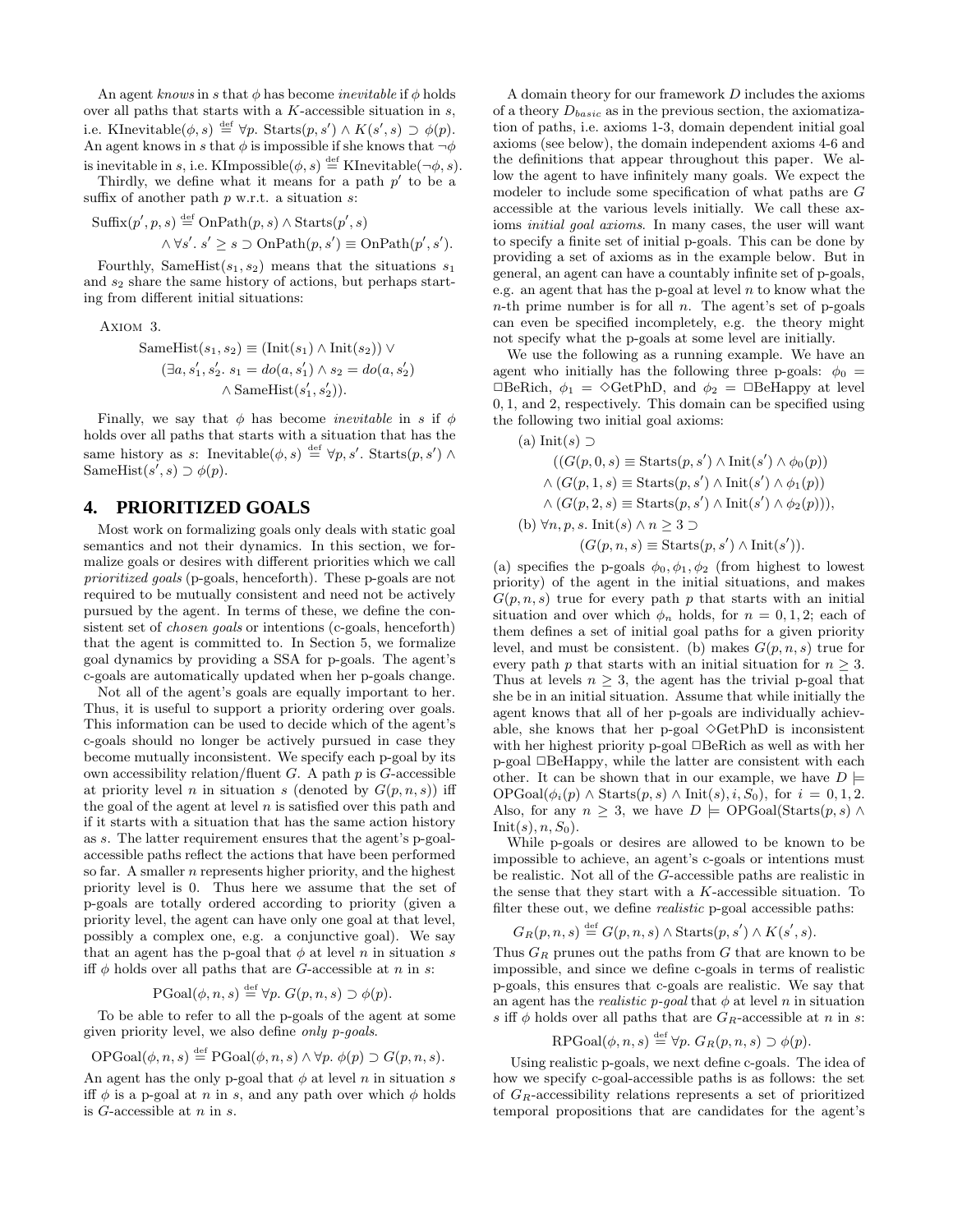c-goals. Given  $G_R$ , in each situation we want to compute the agent's c-goals such that it is the maximal consistent set of higher priority realistic p-goals. We do this iteratively starting with the set of all realistic paths (i.e. paths that start with a K-accessible situation). At each iteration we compute the intersection of this set with the next highest priority set of  $G_R$ -accessible paths. If the intersection is not empty, we thus obtain a new chosen set of paths at level i. We call a p-goal chosen by this process an active pgoal. If on the other hand the intersection is empty, then it must be the case that the p-goal represented by this level is either in conflict with another active higher priority p-goal/a combination of two or more active higher priority p-goals, or is known to be impossible. In that case, that p-goal is ignored (i.e. marked as inactive), and the chosen set of paths at level i is the same as at level  $i - 1$ . Axiom 4 specifies this intersection:<sup>5</sup>

AXIOM 4.  
\n
$$
G_{\cap}(p, n, s) \equiv
$$
  
\n**if**  $(n = 0)$  **then**

$$
\begin{aligned} \textbf{if } \exists p'. \ G_R(p', n, s) \textbf{ then } G_R(p, n, s) \\ \textbf{else } \text{Starts}(p, s') \land K(s', s) \end{aligned}
$$

else

$$
\begin{aligned} \textbf{if } \exists p'.(G_R(p', n, s) \land G_{\cap}(p', n-1, s)) \\ \textbf{then } (G_R(p, n, s) \land G_{\cap}(p, n-1, s)) \\ \textbf{else } G_{\cap}(p, n-1, s). \end{aligned}
$$

Using this, we define what it means for an agent to have a c-goal at some level  $n$ :

$$
CGoal(\phi, n, s) \stackrel{\text{def}}{=} \forall p. \ G_{\cap}(p, n, s) \supset \phi(p),
$$

i.e. an agent has the c-goal at level n that  $\phi$  if  $\phi$  holds over all paths that are in the prioritized intersection of the set of  ${\cal G}_R$  -accessible paths up to level  $n.$ 

We define c-goals in terms of c-goals at level  $n$ :

 $CGoal(\phi, s) \stackrel{\text{def}}{=} \forall n. CGoal(\phi, n, s),$ 

i.e., the agent has the c-goal that  $\phi$  if for any level n,  $\phi$  is a c-goal at  $n$ .

In our example, the agent's realistic p-goals are  $\Box$  BeRich,  $\Diamond$ GetPhD, and □BeHappy in order of priority. The  $G_{\cap}$ accessible paths at level 0 in  $S_0$  are the ones that start with a K-accessible situation and where  $\Box$ BeRich holds. The  $G_0$ accessible paths at level 1 in  $S_0$  are the same as at level 0, since there are no realistic path over which both  $\Diamond \text{GetPhD}$ and  $\Box$ BeRich hold. Finally, the  $G_ \cap$ -accessible paths at level 2 in  $S_0$  are those that start with a K-accessible situation and over which  $\Box$ BeRich∧ $\Box$ BeHappy holds. Also, it can be shown that initially our example agent has the c-goals that  $\Box$ BeRich and  $\Box$ BeHappy, but not  $\Diamond$ GetPhD.

Note that by our definition of c-goals, the agent can have a c-goal that  $\phi$  in situation s for various reasons: 1)  $\phi$  is known to be inevitable in s; 2)  $\phi$  is an active p-goal at some level n in s; 3)  $\phi$  is a consequence of two or more active p-goals at different levels in s. To be able to refer to c-goals for which the agent has a primitive motivation, i.e. c-goals that result from a single active p-goal at some priority level n, in contrast to those that hold as a consequence of two

or more active p-goals at different priority levels, we define primary c-goals:

$$
\begin{aligned} \mathrm{PrimCGoal}(\phi, s) & \stackrel{\text{def}}{=} \\ \exists n. \ \mathrm{PGoal}(\phi, n, s) \land \exists p. \ G(p, n, s) \land G_{\cap}(p, n, s). \end{aligned}
$$

That is, an agent has the primary c-goal that  $\phi$  in situation s, if  $\phi$  is a p-goal at some level n in s, and if there is a G-accessible path  $p$  at  $n$  in  $s$  that is also in the prioritized intersection of  $G_R$ -accessible paths up to n in s. The last two conjuncts are required to ensure that  $n$  is an active level. Thus if an agent has a primary c-goal that  $\phi$ , then she also has the c-goal that  $\phi$ , but not necessarily vice-versa. It can be shown that initially our example agent has the primary c-goals that  $\Box$ BeRich and  $\Box$ BeHappy, but not their conjunction. To some extent, this shows that primary cgoals are not closed under logical consequence.

### **5. GOAL DYNAMICS**

An agent's goals change when her knowledge changes as a result of the occurrence of an action (including exogenous events), or when she adopts or drops a goal. We formalize this by specifying how p-goals change. C-goals are then computed using (realistic) p-goals in every new situation as above.

We introduce two actions for adopting and dropping a p-goal,  $adopt(\phi, n)$  and  $drop(\phi)$ . The action precondition axioms for these are as follows:

Axiom 5.

$$
Poss(adopt(\phi, n), s) \equiv \neg \exists n'. \text{PGoal}(\phi, n', s),
$$
  

$$
Poss(drop(\phi), s) \equiv \exists n. \text{PGoal}(\phi, n, s).
$$

That is, an agent can adopt (drop) the p-goal that  $\phi$  at level n, if she does not (does, resp.) already have  $\phi$  as her p-goal at some level.

In the following, we specify the dynamics of p-goals by giving the SSA for G and discuss each case, one at a time:

AXIOM 6 (SSA FOR G).  
\n
$$
G(p, n, do(a, s)) \equiv
$$
\n
$$
\forall \phi, m. (a \neq adopt(\phi, m) \land a \neq drop(\phi) \land
$$
\n
$$
\text{Progressed}(p, n, a, s))
$$
\n
$$
\lor \exists \phi, m. (a = adopt(\phi, m) \land \text{Adopted}(p, n, m, a, s, \phi))
$$
\n
$$
\lor \exists \phi. (a = drop(\phi) \land \text{Dropped}(p, n, a, s, \phi)).
$$

The overall idea of the SSA for G is as follows. First of all, to handle the occurrence of a non-adopt/drop (i.e. regular) action a, we progress all G-accessible paths to reflect the fact that this action has just happened; this is done using the Progressed $(p, n, a, s)$  construct, which replaces each  $G$ accessible path  $p'$  with starting situation s', by its suffix p provided that it starts with  $do(a, s')$ :

$$
\begin{aligned} \text{Progressed}(p, n, a, s) & \stackrel{\text{def}}{=} \\ \exists p', s'. \ G(p', n, s) \land \text{Starts}(p', s') \land \text{Suffix}(p, p', do(a, s')). \end{aligned}
$$

Any path over which the next action performed is not a is eliminated from the respective G-accessibility level.

Secondly, to handle adoption of a p-goal  $\phi$  at level m, we add a new proposition containing the p-goal to the agent's goal hierarchy at  $m$  by modifying the  $G$ -relation accordingly. The G-accessible paths at all levels above m are progressed as above. The  $G$ -accessible paths at level  $m$  are the ones that

<sup>&</sup>lt;sup>5</sup>if  $\phi$  then  $\delta_1$  else  $\delta_2$  is an abbreviation for  $(\phi \supset \delta_1) \wedge (\neg \phi \supset$  $\delta_2$ ).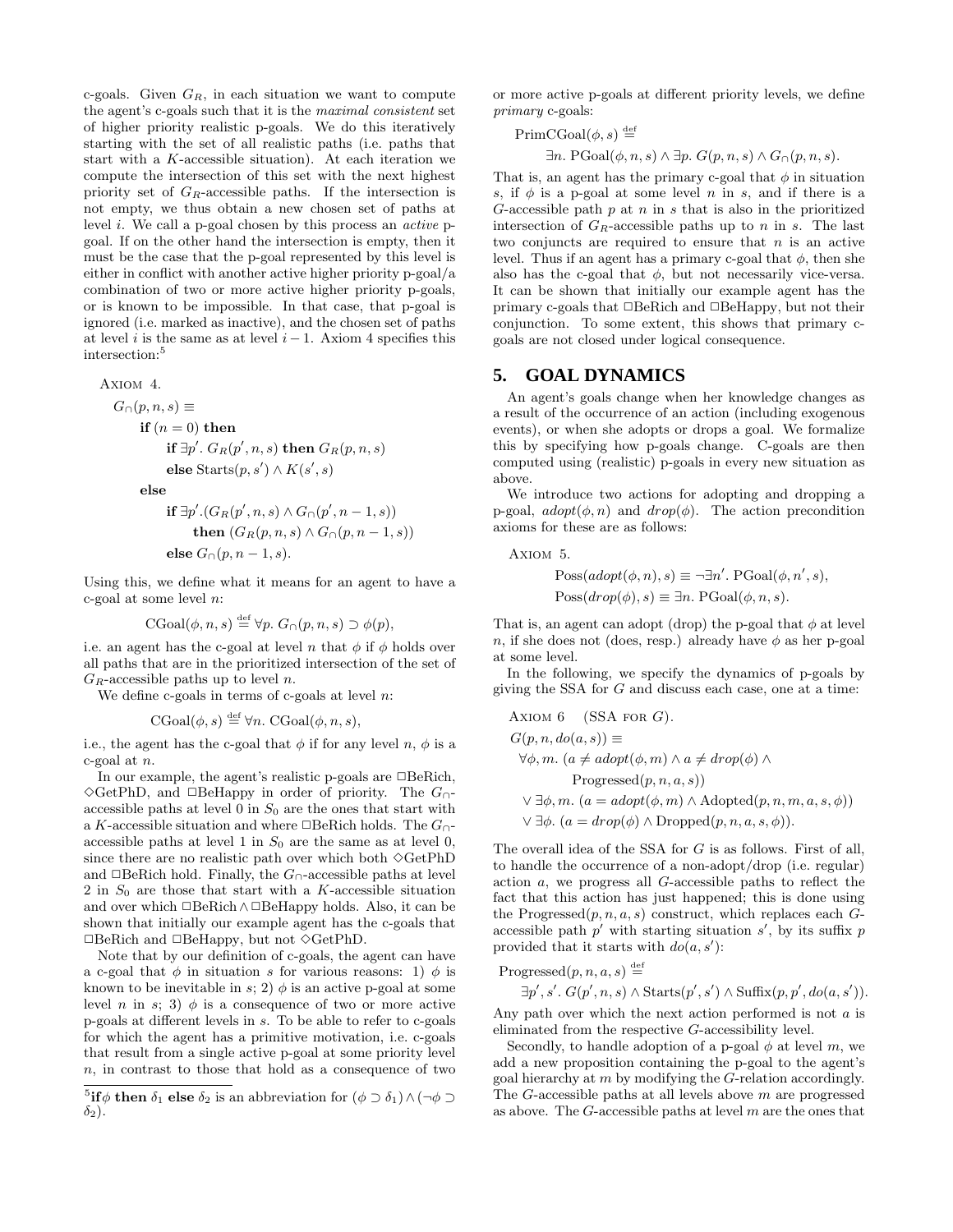share the same history with  $do(a, s)$  and over which  $\phi$  holds. The G-accessible paths at all levels below  $m$  are the ones that can be obtained by progressing the level immediately above it. Thus the agent acquires the p-goal that  $\phi$  at level m, and all the p-goals with priority m or less in  $s$  are pushed down one level in the hierarchy.

Adopted
$$
(p, n, m, a, s, \phi)
$$
  $\stackrel{\text{def}}{=}$   
\n**if**  $(n < m)$  **then** Progressed $(p, n, a, s)$   
\n**else if**  $(n = m)$  **then**  $\exists s'$ .  
\n $\land$  SameHist $(s', do(a, s)) \land \phi(p)$   
\n**else** Progressed $(p, n - 1, a, s)$ .

Finally, to handle the dropping of a p-goal  $\phi$ , we replace the propositions that imply the dropped goal in the agent's goal hierarchy by the trivial proposition that the history of actions in the current situation has occurred. Thus, in addition to progressing all G-accessible paths as above, we add back all paths that share the same history with  $do(a, s)$ to the existing G-accessibility levels where the agent has the p-goal that  $\phi$ .

$$
\begin{aligned} \text{Dropped}(p, n, a, s, φ) \stackrel{\text{def}}{=} & \text{if } \text{PGoal}(φ, n, s) \\ & \text{then } \exists s'. \text{ starts}(p, s') ∧ \text{SameHist}(s', do(a, s)) \\ & \text{else } \text{Progressed}(p, n, a, s). \end{aligned}
$$

Returning to our example, recall that our agent has the c-goals/active p-goals in  $S_0$  that  $\Box$ BeRich and  $\Box$ BeHappy, but not  $\Diamond \text{GetPhD}$ , since the latter is inconsistent with her higher priority p-goal  $\Box$ BeRich. Assume that, after the exogenous event/action  $\alpha Bankrupt$  happens in  $S_0$ , the p-goal  $\Box$ BeRich becomes impossible. Then in  $S_1 = do(goBankrupt,$  $S_0$ , the agent has the c-goal that  $\Diamond \text{GetPhD}$ , but not  $\Box \text{BeRich}$ nor  $\Box$ BeHappy;  $\Box$ BeRich is excluded from the set of cgoals since it has become impossible to achieve (i.e. unrealistic). Also, since her higher priority p-goal  $\Diamond$ GetPhD is inconsistent with her p-goal  $\Box$ BeHappy, the agent will make  $\Box$ BeHappy inactive.

Note that, while it might be reasonable to drop a p-goal (e.g.  $\Diamond$ GetPhD) that is in conflict with another higher priority active p-goal (e.g. ✷BeRich), in our framework we keep such p-goals around. The reason for this is that although  $\Box$ BeRich is currently inconsistent with  $\Diamond$ GetPhD, the agent might later learn that  $\Box$ BeRich has become impossible to bring about (e.g. after goBankrupt occurs), and then might want to pursue  $\Diamond$ GetPhD. Thus, it is useful to keep these inactive p-goals since this allows the agent to maximize her utility (that of her chosen goals) by taking advantage of such opportunities. As mentioned earlier, cgoals are our analogue to intentions. Recall that Bratman's [2] model of intentions limits the agent's practical reasoning – agents do not always optimize their utility and don't always reconsider all available options in order to allocate their reasoning effort wisely. In contrast to this, our c-goals are defined in terms of the p-goals, and at every step, we ensure that the agent's c-goals maximize her utility so that these are the set of highest priority goals that are consistent given the agent's knowledge. Thus, our notion of c-goals is not as persistent as Bratman's notion of intentions. For instance as mentioned above, after the action goBankrupt happens in  $S_0$ , the agent will lose the c-goal that  $\Box$ BeHappy, although she did not drop it and it did not become impossible or achieved. In this sense, our model is that of an idealized agent. There is a tradeoff between optimizing the

agent's chosen set of prioritized goals and being committed to chosen goals. In our framework, chosen goals behave like intentions with an automatic filter-override mechanism [2] that forces the agent to drop her chosen goals when opportunities to commit to other higher priority goals arise. In the future, it would be interesting to develop a logical model that captures the pragmatics of intention reconsideration by supporting control over it.

#### **6. PROPERTIES**

We now show that our formalization has some desirable properties. Some of these (e.g. Proposition 1, 3(a), 4, 5) are analogues of the AGM postulates [8]. First we show that c-goals are consistent:

Proposition 1 (Consistency).

$$
D \models \forall s. \ \neg CGoal(False, s).
$$

Thus, the agent cannot have both  $\phi$  and  $\neg \phi$  c-goals in a situation s. Even if all of the agent's p-goals become known to be impossible, the set of c-goal-accessible paths will be precisely those that starts with a K-accessible situation, and thus the agent will only choose the propositions that are known to be inevitable.

We also have the property of realism [3], i.e. if an agent knows that something has become inevitable, then she has this as a c-goal:

PROPOSITION 2 (REALISM).  
\n
$$
D \models \forall \phi, s
$$
. KInevitable $(\phi, s) \supset CGoal(\phi, s)$ .

Note that this is not necessarily true for p-goals and primary c-goals – an agent may know that something has become inevitable and not have it as her p-goal/primary c-goal, which is intuitive. While the property of realism is often criticized [14, 15], one should view these inevitable goals as something that hold in the worlds that the agent intends to bring about, rather than something that the agent is actively pursuing.

A consequence of Proposition 1 and 2 is that an agent does not have a c-goal that is known to be impossible:

Corollary 1.

 $D \models \forall \phi, s. \text{CGoal}(\phi, s) \supset \neg \text{KImpossible}(\phi, s).$ 

We next discuss some properties of the framework w.r.t. goal change. Proposition 3 says that (a) an agent acquires the p-goal that  $\phi$  at level n after she adopts it at n, (b) that she acquires the primary c-goal (and thus the p-goal and cgoal) that  $\phi$  after she adopts it at some level n in s, provided that she does not have the c-goal in s that  $\neg \phi$  next, and (c) that she acquires the primary c-goal that  $\phi$  after she adopts it at some level  $n$  in  $s$  provided that it is consistent with her c-goals up to level  $n - 1$ ; this holds even if she has the inconsistent c-goal at some level that  $\neg \phi$  next, provided that she adopts  $\phi$  at a higher priority than all such inconsistent goals.

PROPOSITION 3 (ADOPTION). (a)  $D \models \text{PGoal}(\phi, n, do(adopt(\phi, n), s)),$ (b)  $D \models \neg CGoal(\neg \exists s', p'$ . Starts $(s') \land$  $\text{Suffix}(p', do(adopt(\phi, n), s')) \wedge \phi(p'), s)$  $\supset$  PrimCGoal( $\phi$ , do(adopt( $\phi$ , n), s)), (c)  $D \models \neg CGoal(\neg \exists s', p'$ . Starts(s') ∧ Suffix $(p', do(adopt(\phi, n), s')) \wedge \phi(p'), n-1, s)$  $\supset$  PrimCGoal( $\phi$ ,  $do(adopt(\phi, n), s)$ ).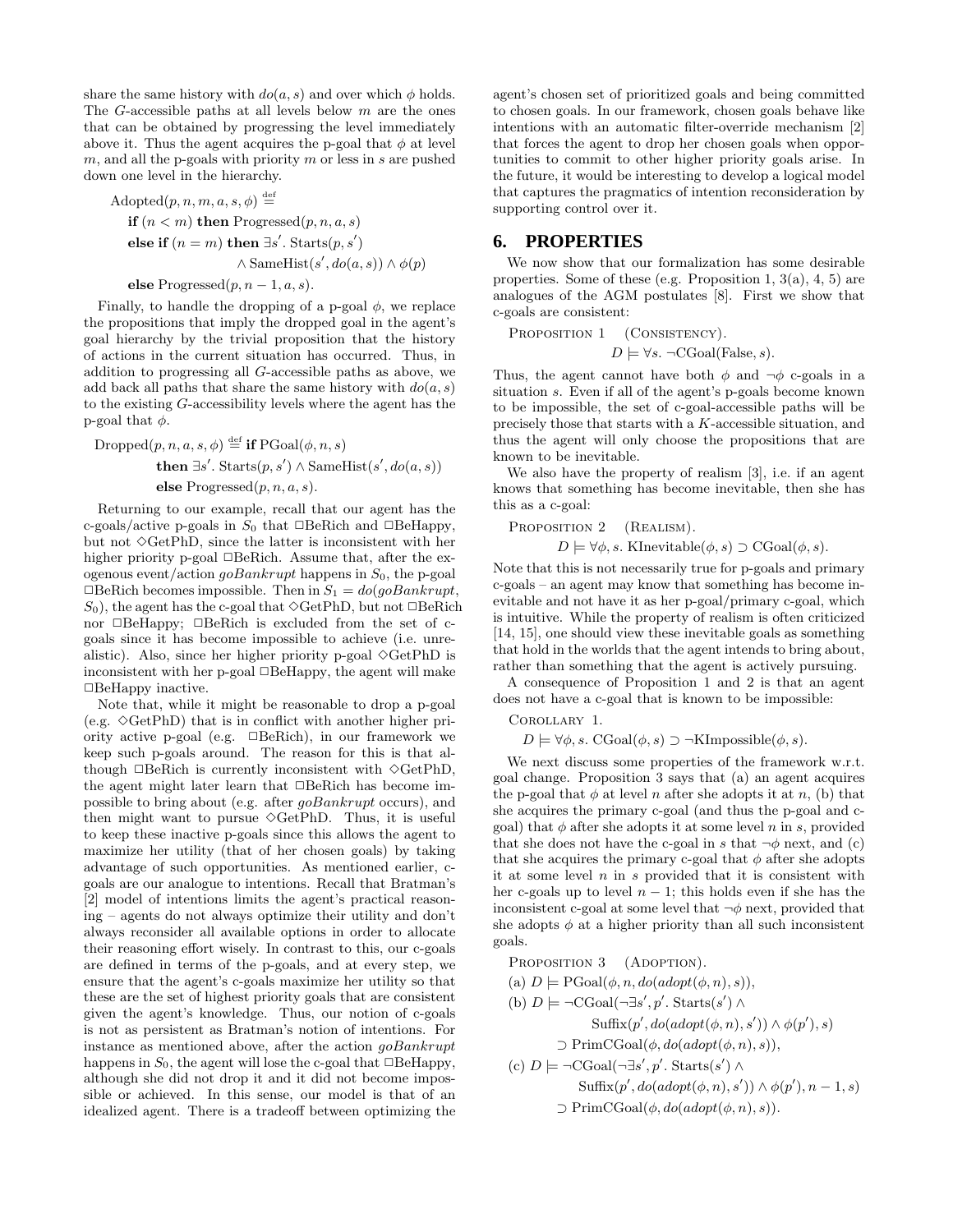It should be noted that (c) above is a specialization of (b) for dealing with prioritized goals. Recall that the agent's chosen goals act as a filter for adopting newer goals. (c) ensures that the agent takes into consideration the priorities of goals when adopting a new goal that is inconsistent with her current chosen goals.

We can also show that after dropping the p-goal that  $\phi$ at  $n$  in  $s$ , an agent does not have the p-goal (and thus the primary c-goal) that the progression of  $\phi$  at n, i.e.  $\text{ProgOf}(\phi, dr)$  $op(\phi), s$ , provided that  $\text{ProgOf}(\phi, drop(\phi), s)$  is not inevitable in  $do(drop(\phi), s)$ .

PROPOSITION 4 (DROP).  $D \models \text{PGoal}(\phi, n, s)$  $\land \neg \text{Inevitable}(\text{ProgOf}(\phi, drop(\phi), s), do(drop(\phi), s))$  $\supset \neg \text{PGoal}(\text{ProgOf}(\phi, drop(\phi), s), n, do(drop(\phi), s)),$ where,  $\overline{d}$ 

$$
\text{ProgOf}(\phi, a, s) \stackrel{\text{def}}{=} \exists p', s'. \text{ starts}(p', s') \land \text{Suffix}(p', do(a, s')) \land \phi(p').
$$

Note that, this does not hold for CGoal, as  $\phi$  could still be a consequence of her remaining primary c-goals.

The next property states that adopting/dropping logically equivalent goals has the same result.

PROPOSITION 5 (EXTENSIONALITY).  $D \models \phi_1 \equiv \phi_2 \supset$  $\forall \psi$ . [PrimCGoal( $\psi$ , do(adopt( $\phi_1$ , n), s))  $\equiv$  $PrimCGoal(\psi, do(adopt(\phi_2, n), s))]$  $\wedge \forall \psi$ . [PrimCGoal( $\psi$ ,  $do(drop(\phi_1), s)$ ]  $\equiv$  $PrimCGoal(\psi, do(drop(\phi_2), s))$ .

The next few properties concern the persistence of these motivational attitudes. First we have a persistence property for achievement realistic p-goals:

PROPOSITION 6 (PERSISTENCE OF ACHV.RPGOALS).  
\n
$$
D \models \text{RPGoal}(\Diamond \Phi, n, s) \land \text{Know}(\neg \Phi, s) \land \forall \psi. a \neq drop(\psi)
$$
  
\n $\supset \exists n'. \text{RPGoal}(\Diamond \Phi, n', do(a, s)).$ 

This says that if an agent has a realistic p-goal that  $\diamond \Phi$  in s, then she will retain this realistic p-goal after some action a has been performed in s, provided that she knows that  $\Phi$  has not yet been achieved, and  $a$  is not the action of dropping a p-goal. Note that, we do not need to ensure that  $\diamond \Phi$  is consistent with higher priority active p-goals, since the SSA for G does not automatically drop such incompatible p-goals from the goal hierarchy. Also, the level n where  $\Phi$  is a p-goal may change, e.g. if the action performed is an adopt action with priority higher than or equal to n.

For achievement chosen goals we have the following:

PROPOSITION 7 (PERSISTENCE OF ACHV. CGOALS).  
\n
$$
D \models \text{OPGoal}(\Diamond \Phi \land \exists s'. \text{Starts}(s') \land \text{SameHist}(s'), n, s)
$$
  
\n $\land \text{CGoal}(\Diamond \Phi, s) \land \text{Know}(\neg \Phi, s) \land \forall \psi. a \neq drop(\psi)$   
\n $\land \forall \psi, m. \neg (a = adopt(\psi, m) \land m \leq n)$   
\n $\land \neg \text{CGoal}(\neg \Diamond \Phi, n - 1, do(a, s))$   
\n $\supset \text{CGoal}(\Diamond \Phi, n, do(a, s)).$ 

Thus, in situation  $s$ , if an agent has the only p-goal at level  $n$ that  $\Diamond \Phi$  and that the correct history of actions in s has been performed, and if  $\Diamond \Phi$  is also a chosen goal in s (and thus she has the primary c-goal that  $\Diamond \Phi$ ), then she will retain the c-goal that  $\Diamond \Phi$  at level *n* after some action *a* has been performed in s, provided that: she knows that  $\Phi$  has not yet been achieved, that a is not the action of dropping a p-goal, that a is not the action of adopting a p-goal at some higher priority level than n or at n, and that at level  $n-1$  the agent does not have the c-goal that  $\neg \Diamond \Phi$ , i.e.  $\Diamond \Phi$  is consistent with higher priority c-goals.

Note that, this property also follows if we replace the consequent with  $CGoal(\Diamond \Phi, do(a, s))$ , and thus it deals with the persistence of c-goals. Note however that, it does not hold if we replace the OPGoal in the antecedent with PGoal; the reason for this is that the agent might have a p-goal at level n in s that  $\phi$  and the c-goal in s that  $\phi$ , but not have  $\phi$ as a primary c-goal in  $s$ , e.g.  $n$  might be an inactive level because another p-goal at n has become impossible, and  $\phi$ could be a c-goal in s because it is a consequence of two other primary c-goals. Thus even if  $\neg \phi$  is not a c-goal after a has been performed in s, there is no guarantee that the level n will be active in  $do(a, s)$  or that all the active p-goals that contributed to  $\phi$  in s are still active.

#### **7. DISCUSSION AND FUTURE WORK**

In this paper, we presented a formalization of prioritized goals and their dynamics. Our formalization ensures that an agent's chosen goals are always consistent and that her goals properly evolve as a result of regular actions as well as of adopting and dropping goals. Although we made some simplifying assumptions, in this paper we have focused on developing an expressive framework that captures an idealized form of rationality without worrying about tractability. It would be desirable to study restricted fragments of the logic where reasoning is tractable. Also, before defining more limited forms of rationality, one should have a clear specification of what ideal rationality really is so that one understands what compromises are being made.

While in our account chosen goals are closed under logical consequence, primary c-goals are not. Thus, our formalization of primary c-goals is related to the non-normal modal formalizations of intentions found in the literature [10], and as such it does not suffer from the side-effect problem [3]. For instance, in our framework an agent can have the primary c-goal to get her teeth fixed and know that this always involves pain, but not have the primary c-goal to have pain.

Our framework can be extended to model subgoal adoption and the dependencies between goals and the subgoals and plans adopted to achieve them. The latter is important since subgoals and plans adopted to bring about a goal should be dropped when the parent goal becomes impossible, is achieved, or is dropped. One way of handling this is to ensure that the adoption of a subgoal  $\psi$  w.r.t. a parent goal  $\phi$  adds a new p-goal that contains both this subgoal and this parent goal, i.e.  $\psi \wedge \phi$ . This ensures that when the parent goal is dropped, the subgoal is also dropped, since when we drop the parent goal  $\phi$ , we drop all the p-goals at all G-accessibility levels that imply  $\phi$  including  $\psi \wedge \phi$ .

Also, since we are using the situation calculus, we can easily represent procedural goals/plans, e.g. the goal to do  $a_1$  and then  $a_2$  can be written as: PGoal(Starts(p, s<sub>1</sub>) ∧  $OnPath(p, s) \wedge s = do(a_2, do(a_1, s_1)), 0, S_0$ . Golog [7] can be used to represent complex plans/programs. So we can model the adoption of plans as subgoals.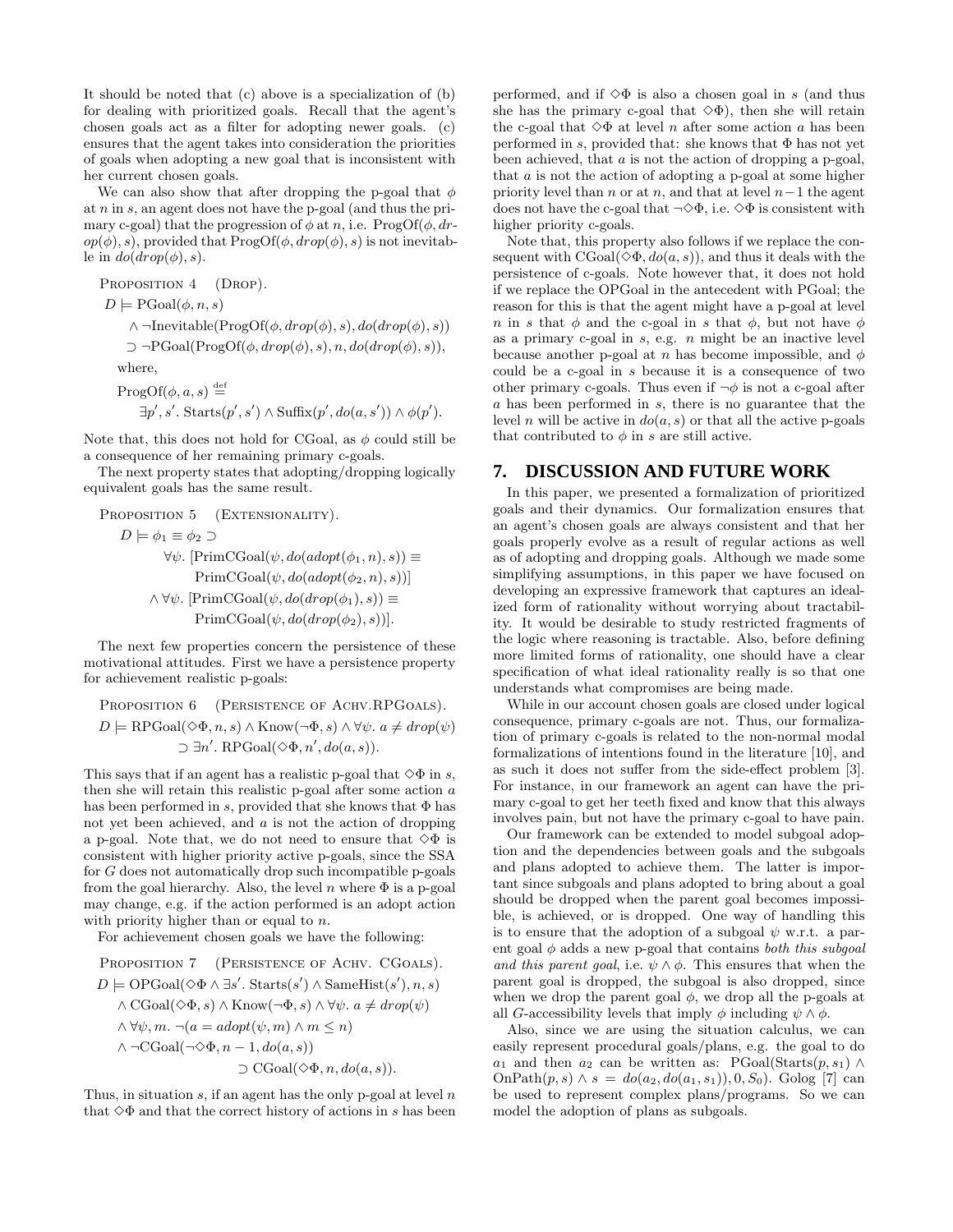Recently, there have been a few proposals that deal with goal change. Shapiro et al. [22] present a situation calculus based framework where an agent adopts a goal when she is requested to do so, and remains committed to this goal unless the requester cancels this request; a goal is retained even if the agent learns that it has become impossible, and in this case the agent's goals become inconsistent. Shapiro and Brewka [21] modify this framework to ensure that goals are dropped when they are believed to be impossible or when they are achieved. Their account is similar to ours in the sense that they also assume a priority ordering over the set of (in their case, requested) goals, and in every situation they compute chosen goals by computing a maximal consistent goal set that is also compatible with the agent's beliefs. In their framework, goals are only partially ordered and inconsistencies between goals at the same level (given goals at higher levels and knowledge) can be resolved differently in different models. In fact, the agent's chosen goals in  $do(a, s)$ in a model may be quite different from her goals in s, although a did not make any of her goals in s impossible or inconsistent with higher priority goals, simply because the inconsistencies between goals at the same priority level are resolved differently in s and  $do(a, s)$ . This is rather unintuitive. Note that, while one might argue that a partial order over goals might be more general, allowing this means that additional control information is required to obtain a single goal state after the agent's goals change. In other words, the problem with a partial ordering is that it does not specify what a rational agent should do when two of her goals that have equal priority become inconsistent with each other. Also, we provide a more expressive formalization of prioritized goals – we model goals using infinite paths, and thus can model many types of goals that they cannot. Finally they model prioritized goals by treating the agent's p-goals as an arbitrary set of temporal formulae, and then defining the set of c-goals as a subset of the p-goals. However, our possible world semantics has some advantages over this: it clearly defines when goals are consistent with each other and with what is known. One can easily specify how goals change when an action a occurs, e.g. the goal to do a next and then do b becomes the goal to do b next, the goal that  $\diamond \Phi \vee \diamond \Psi$  becomes the goal that  $\diamond \Psi$  if a makes achieving  $\Phi$  impossible, etc.

To the best of our knowledge, the only set of goal change postulates that can be found in the literature is the one proposed by da Costa Pereira et al. in a series of papers on goal revision for rational agents (e.g., see [4, 5, 6]). In their framework, an agent's state S is a triple  $\langle \sigma, \gamma, \mathcal{R}_D \rangle$  that consists of a belief-base  $\sigma$  and a desire-base  $\gamma$  (these are presumably achievement goals), each of which is a set of propositional formulae taken from an object language  $\mathcal L$  containing the standard boolean connectives, and a desire adoption rulebase  $\mathcal{R}_D$ . The latter consists of PRS-like rules [9], which depending on the agent's current beliefs and desires, allow her to derive new desires, and are meant to serve as a justification for having a desire. Given a state  $S$ , a rule whose antecedent is entailed by the agent's current beliefs and desires is called an active rule. An agent's desires are updated both as a result of a new/revised belief b and of adoption of a new desire d. When the agent's beliefs are revised/updated, she removes from her desire-base any desire  $d$  for which there is no justification in the desire adoption rule-base, i.e. there is no active desire adoption rule in  $\mathcal{R}_D$  that can be used

to derive d. In addition, she adds the new desires that can be derived from her active desire adoption rules. Thus  $\gamma$  is closed under the application of rules from  $\mathcal{R}_D$ . When the agent adopts a new desire d, a new goal update rule with the antecedent that True is added to her rule-base, which in turns makes her add d to her desire-base. The authors then suppose that an intention/goal selection function  $\mathcal I$  is provided, which given a belief-base and a desire-base, decides which of these desires the agent should actively pursue, i.e. intend.

Their notion of consistency of goals/desires appeals to a specification of consistency of plans for these goals. Consistency of plans is specified in terms of consistency in ordinary propositional logic, as opposed to using a proper formalization for actions and their preconditions and effects in a suitable temporal framework.

To model prioritized desires, they assume a preference relation  $\succeq$  over desires in  $\gamma$  that is reflexive and transitive, which they extend to apply to sets of desires.

In the following, we give their postulates which constrain *I*. Suppose that  $\otimes$  is the desire-base  $\gamma$  revision operator,  $\oplus$ is the desire adoption rule-base  $\mathcal{R}_D$  update operator (that adds an unconditional rule to  $\mathcal{R}_D$  when the agent adopts a new desire), and  $S_d = \langle \sigma, \gamma \otimes d, \mathcal{R}_D \oplus d \rangle$  is the updated state resulting from the adoption of desire d in S. Then:

- $I_1$ : For all S,  $\mathcal{I}(S)$  is a feasible goal set, i.e. a consistent set of goals that are possible.
- I<sub>2</sub>: For all S, if  $\gamma' \subseteq \gamma$  is a feasible goal set, then  $\mathcal{I}(S) \succeq \gamma'$ , i.e. a rational agent always selects the most preferable intention set.
- $I_3$ : If d is consistent with  $\mathcal{I}(S)$ , then  $d \in \mathcal{I}(S_d)$ .
- $I_4$ : If d is inconsistent with  $\mathcal{I}(S)$  and there is an intention i in  $\mathcal{I}(S)$  that is conflicting with d and  $i \succeq d$ , then  $\mathcal{I}(S_d) = \mathcal{I}(S)$ .
- $I_5$ : If d is inconsistent with  $\mathcal{I}(S)$  and for all intentions i in  $\mathcal{I}(S)$  that are conflicting with d, we have  $d \succeq i$ , then  $d \in \mathcal{I}(S_d)$  and  $i \notin \mathcal{I}(S_d)$ .

As mentioned above, these postulates are based on notions of consistency of sets of desires and executability of desires that seems problematic. In our framework, we specify executability using a formal action theory (by action precondition axioms), and we interpret consistency among a set of (achievement) goals as the existence of a path starting with the current situation over which all of these goals hold. Given this interpretation, we think these postulates are in fact sound. A formal version of  $I_1$  is shown to hold in our framework by Proposition 1 and Corollary 1. Note that  $I_2$ seems problematic unless the ordering  $\succeq$  over desires is total, which is the case for our framework. If a partial order is assumed, an agent might have several alternative sets of chosen goals, none of which is better than the others. We formalize  $I_3$  in Proposition 3(b). Proposition 3(c) shows that  $I_5$  is partially satisfied in our framework (we didn't prove that  $i \notin \mathcal{I}(S_d)$ . Finally, we believe that  $I_4$  and  $I_5$  are both satisfied in our framework. Proving this is left for future work.

There has been much work on agent programming languages with declarative goals where the dynamics of goals and intentions are modeled (e.g. [19, 27, 1] and the references therein). However, most of these are not based on a